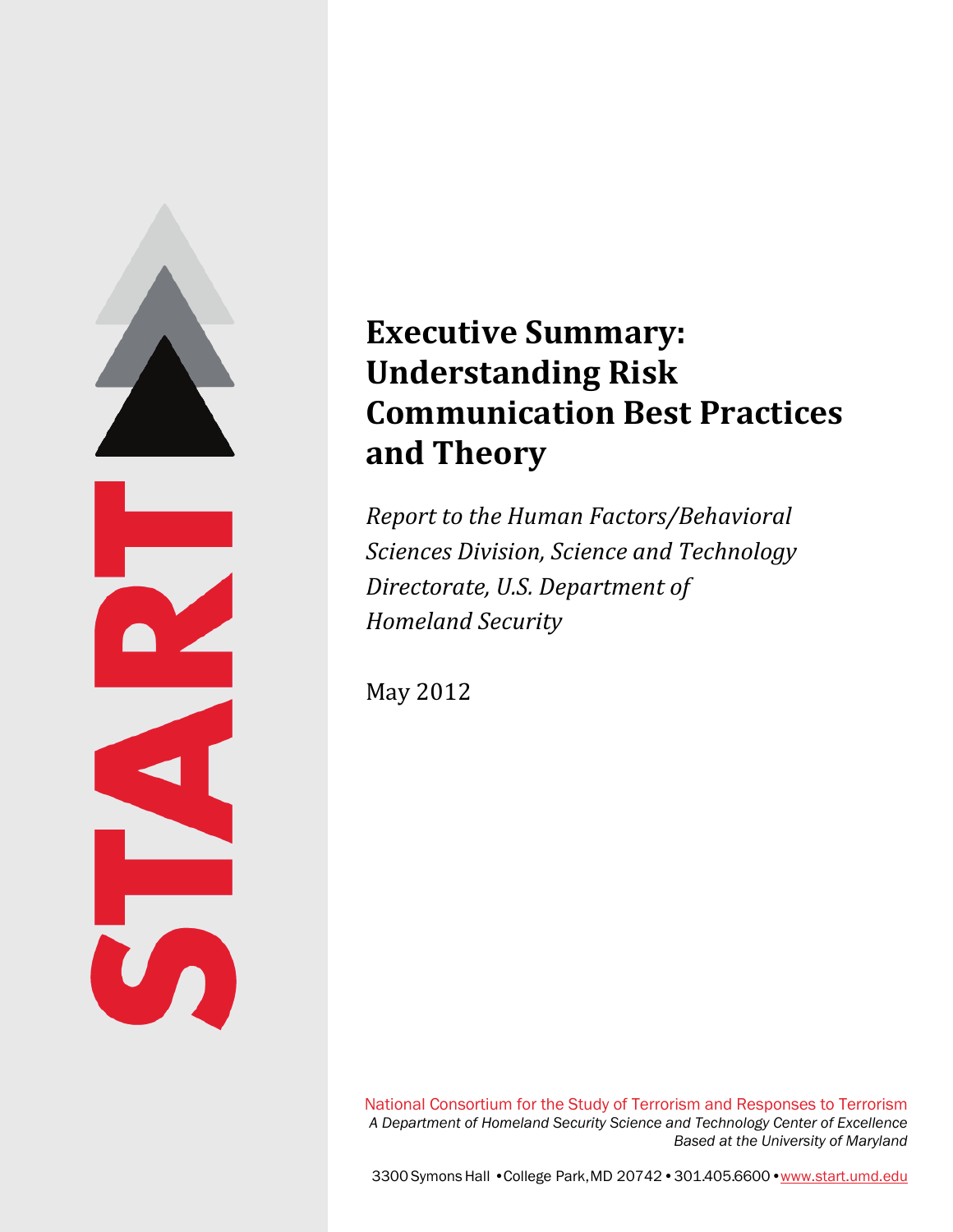

# **About This Report**

The authors of this report are Ben Sheppard, Research Associate at START, Melissa Janoske, doctoral student at the University of Maryland, College Park, and Brooke Liu, Affiliated Faculty Member for START. Questions about this report should be directed to Brooke Liu at bfliu@umd.edu.

This research was supported by the Science and Technology Directorate of the U.S. Department of Homeland Security through Grant Award Number HSHQDC-10-A-BOA36 made to the National Consortium for the Study of Terrorism and Responses to Terrorism (START). The views and conclusions contained in this document are those of the authors and should not be interpreted as necessarily representing the official policies, either expressed or implied, of the U.S. Department of Homeland Security or START.

# **About START**

The National Consortium for the Study of Terrorism and Responses to Terrorism (START) is supported in part by the Science and Technology Directorate of the U.S. Department of Homeland Security through a Center of Excellence program based at the University of Maryland. START uses state-of-the-art theories, methods and data from the social and behavioral sciences to improve understanding of the origins, dynamics and social and psychological impacts of terrorism. For more information, contact START at infostart@start.umd.edu or visit www.start.umd.edu.

## **Citations**

To cite this report, please use this format:

Sheppard, Ben, Melissa Janoske, and Brooke Liu. "Executive Summary: Understanding Risk Communication Best Practices and Theory," Report to Human Factors/Behavioral Sciences Division, Science and Technology Directorate, U.S. Department of Homeland Security. College Park, MD: START, 2012.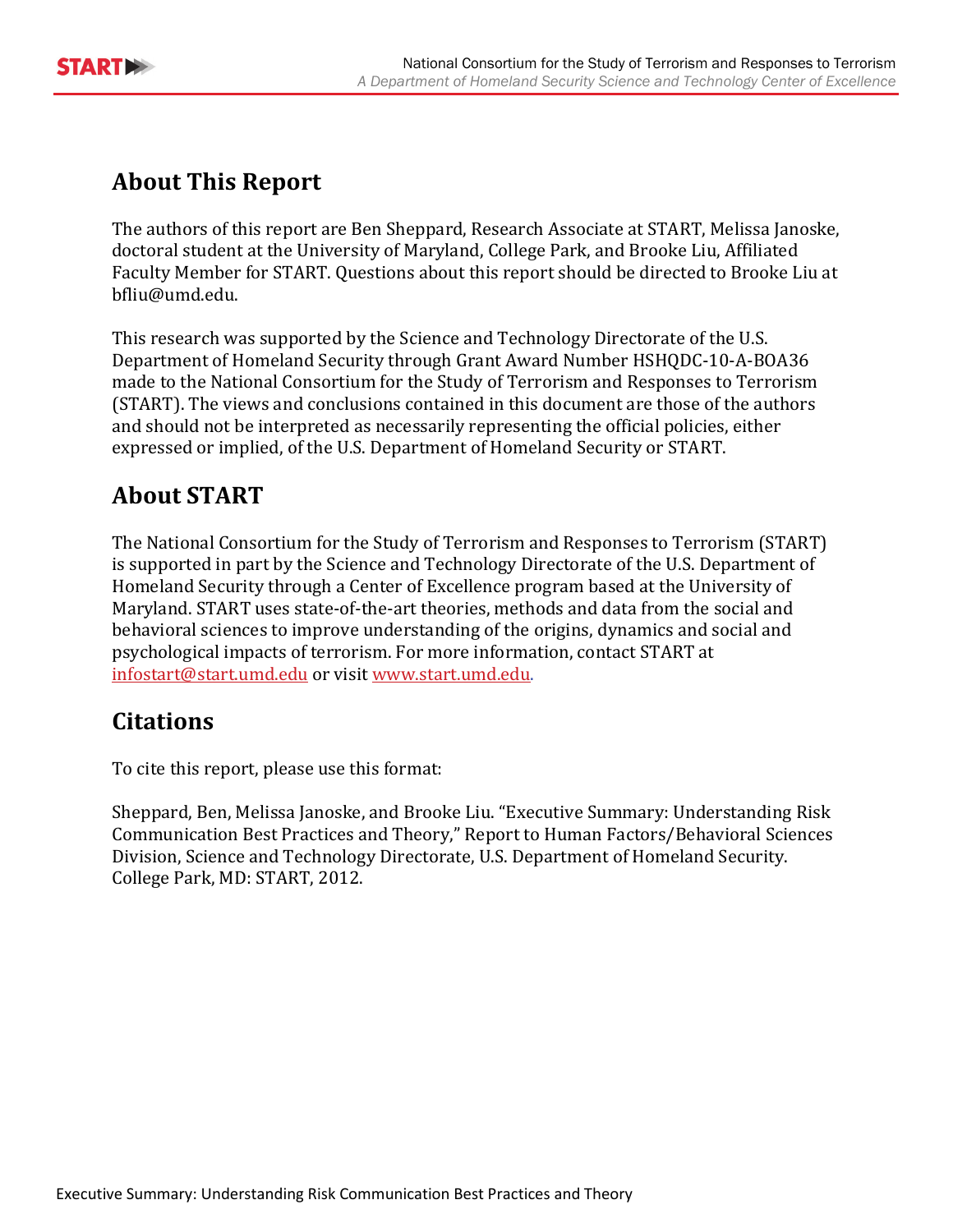### **Understanding Risk Communication Best Practices and Theory**

Failure to implement effective risk communication can undermine preparedness efforts, exacerbate disasters, and impede the recovery process. When conducted appropriately, risk communication can significantly increase community resilience, mitigate the cost of disasters, and save lives. The *Understanding Risk Communication Best Practices* and *Understanding Risk Communication Theory* documents are designed to provide emergency managers with the foundations for conducting effective risk communication during the preparedness, response, and recovery phases of all homeland securityrelated hazards. Effective risk communication requires a strong understanding of complex factors including trust between the communicator(s) and the audience(s), cognitive involvement and uncertainty of the audience, cost-reward tradeoffs, emotional responses to risk, and understanding and acknowledging diverse audiences. Risk communication is especially challenging now as new media changes the landscape for both communicators and their audiences.

Three documents accompany this executive summary:

- *Understanding Risk Communication Best Practices: A Guide for Emergency Managers and Communicators* outlines factors that influence the publics' perceptions of risk, a deep understanding of special needs publics, and the impact of different forms of media including best practices for each risk phase.
- *Understanding Risk Communication Theory: A Guide for Emergency Managers and Communicators* presents a comprehensive review of theories and models, including discussion of unique risk event characteristics, outlined and oriented by risk phase.
- The *Appendices* contain tables and illustrations that summarize and provide further details on the concepts, theories and models outlined in the *Best Practices* and *Theory* documents*.*

#### **What is Risk Communication?**

- Risk communication is commonly defined as the *"process of exchanging information among interested parties about the nature, magnitude, significance, or control of a risk*" (Covello, 1992, p. 359).
- Other definitions include the importance of managing the risk (McComas, 2006), the need for dialogue between organizations and stakeholders (Palenchar, 2005), and the necessity of continued monitoring of the risk (Coombs, 2012).
- In comparison, *crisis communication* is defined as the cross between managing information and managing meaning, during crisis prevention, response, and post-crisis learning (Coombs, 2010).
- Crises often have focusing events, are sudden and unpredictable, and require a response from the institution, organization, or individual involved (Coombs, 2012; Fishman, 1999).
- The simplest way to understand the connection between risk and crisis communication is the explanation that "a crisis is a risk manifested" (Heath's, 2010, p. 3).

These reports apply to the wide variety of hazards that the Department of Homeland Security (DHS) and emergency managers across federal, state and local authorities will typically need to prepare for and manage. Additionally, the reports include a detailed analysis of relevant theories and models within a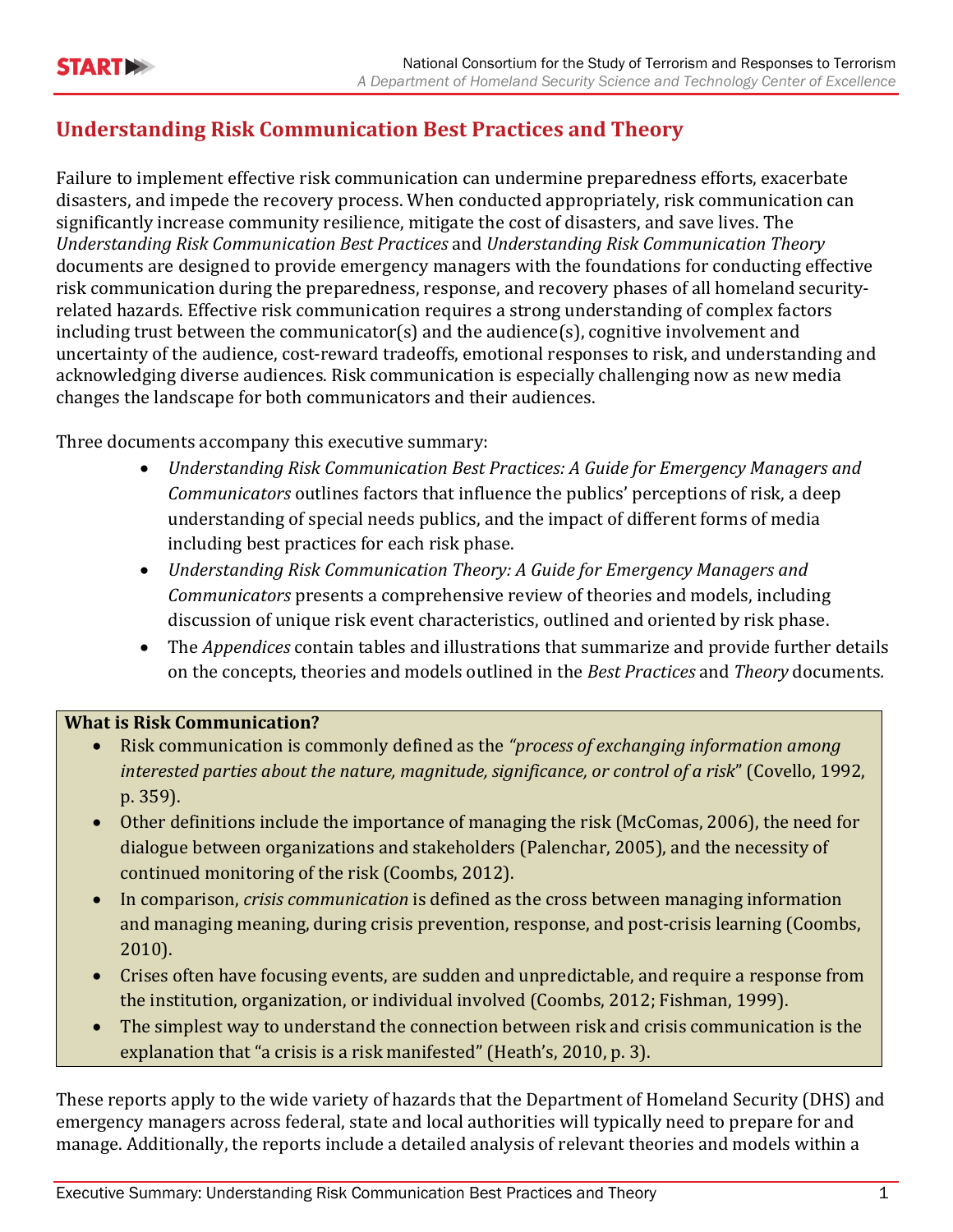

variety of related fields, including communication, sociology, anthropology, political science, and psychology. The reviews thus capture the diversity of the field, including an analysis of key strengths and weaknesses of dominant best practices, theories, and models. The *Appendices* contain related resources that summarize theories and models in an easily digestible format, acknowledging key researchers and seminal articles; highlighting methodologies, strengths, and weaknesses of the research itself; and identifying how findings can be applied.

The *Theory* report discusses theories and models by event phase – preparedness, response, and recovery – as they relate to publics and communicators alike as well as those that apply to multiple phases. We define the three relevant event phases as follows:

- *Preparedness*: Pre-event risk communication outlines practical measures the public is encouraged to undertake to prepare for various hazards including education on likely risk characteristics of various events.
- *Response - imminent warnings*: Crisis communication and warnings immediately prior to, in the midst of, or during the hours following an event.
- *Recovery*: Risk communication needs in the weeks, months, and years following an event.

Organized this way, risk communicators and managers should be able to quickly and easily find the most relevant information and research to aid them.

### **Communication Checklist**

There is no single conceptual framework that provides "the answer" to effectively communicating risk. There are, however, critical factors that all communicators and managers need to be aware of, regardless of experience and training:

- *Publics' perceptions:* Understand your audiences' risk perceptions and address each public as a unique entity with different preferred methods of communication. Some publics may have different requirements for communication based on variables such as physical or mental disabilities, literacy levels, age, or racial and ethnic diversity. Additional attention should be paid to the social, cultural, and familial contexts shaping a public's reaction to the message.
- *Spokesperson/Spokespeople:* Use trusted credible spokespeople to deliver messages, most importantly individuals that publics feel are "just like them." Past performance of messengers and institutions will influence how the public perceives them for the next event.
- *Message content:* Scare tactics are often ineffective. Providing publics with a clear plan of action and having individuals they respect model the behavior brings about a much higher rate of compliance. Uncertainty can play a large role in public action or lack thereof, so prime the public for the risk by acknowledging an evolving context and be willing to change messages to include new and relevant information. Messages must make sense to the public, and there should be a feedback mechanism.
- *Unique risk characteristics:* Understand how the perceived familiarity with and dread of an event varies considerably across hazards and may change as you move from preparedness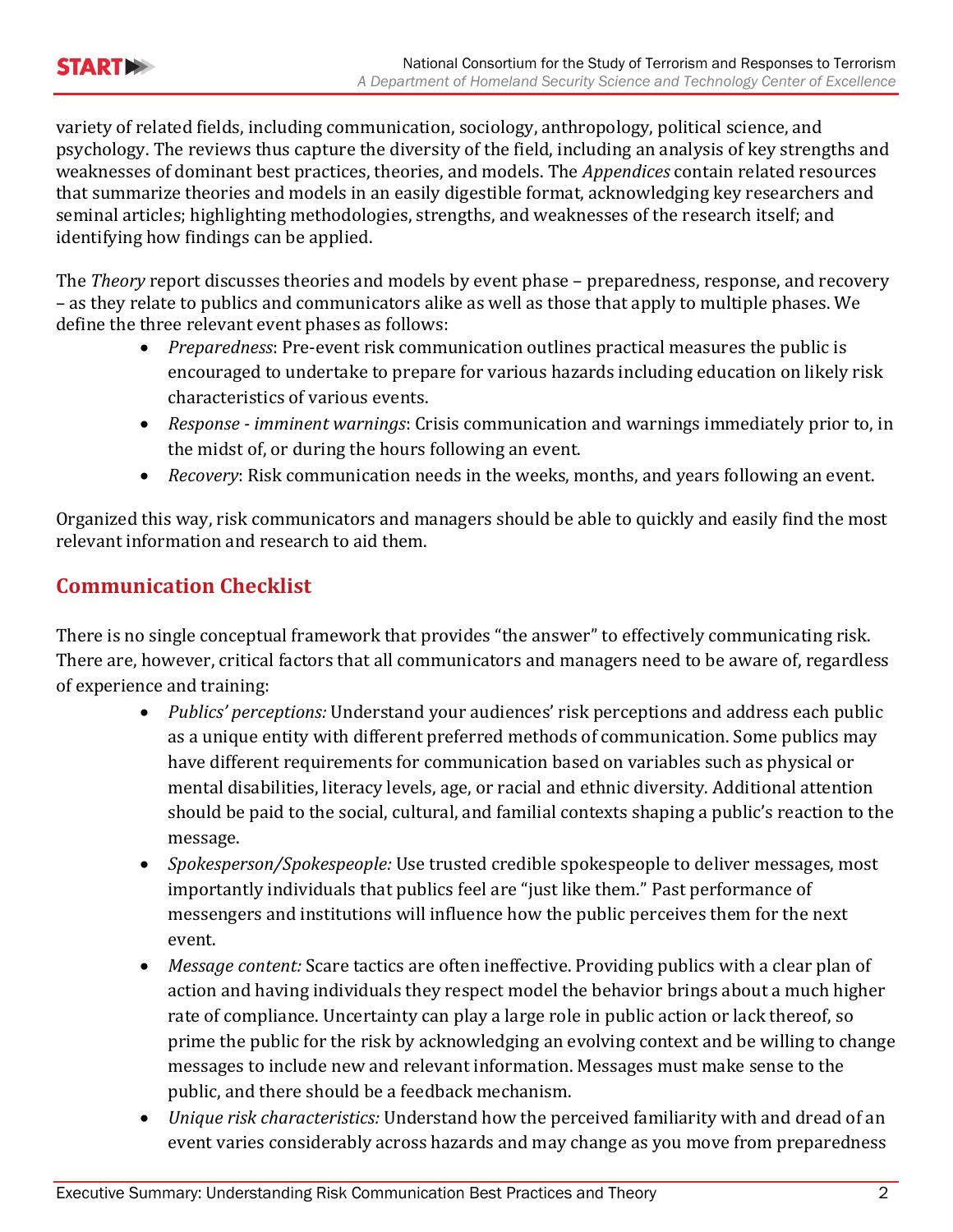to response and then to recovery. Public understanding of severity of and proximity to risk are also critical features in communicating effectively.

• *Communication channels:* Select the most appropriate communication channels for the target audience and be willing to use a range of both traditional and social media formats. Acknowledge the platform the public is most likely to utilize and find credible, keeping in mind both the potential for technology to fail and the increasing ability of all individuals to contribute to a conversation, including by sending incorrect or incomplete messages that must be monitored and rebuffed.

#### **Risk Communication as a Field**

For decades scholars have worked to improve risk communication practice through developing, testing, and refining communication theories and models that endeavor to explain the expected and unexpected impacts of risk communication efforts and provide insights on how best to be effective. These efforts have led to an abundance of scientific discoveries, but there is no single theory or model that captures the full range of considerations that contribute to the impact of risk communication efforts.

Among these distinct theories, though, there is agreement that understanding characteristics of an audience is key to developing effective risk communication efforts; that how, when, and by whom a message is delivered impacts its effectiveness; and that communicators must continually adapt to changing situations.

Research on risk communication is more robust at the preparedness and response phases than at the recovery stage, which has received less attention from scientists and practitioners. To address this weakness, we adapted some approaches to the recovery phase based on what they can offer rather than what they were originally designed for.

The multidisciplinary nature of the communication field provides robust insights for the development of training material to guide effective message development. The collective insights of this work can inform what types of communication efforts are most likely to be effective in specific situations.